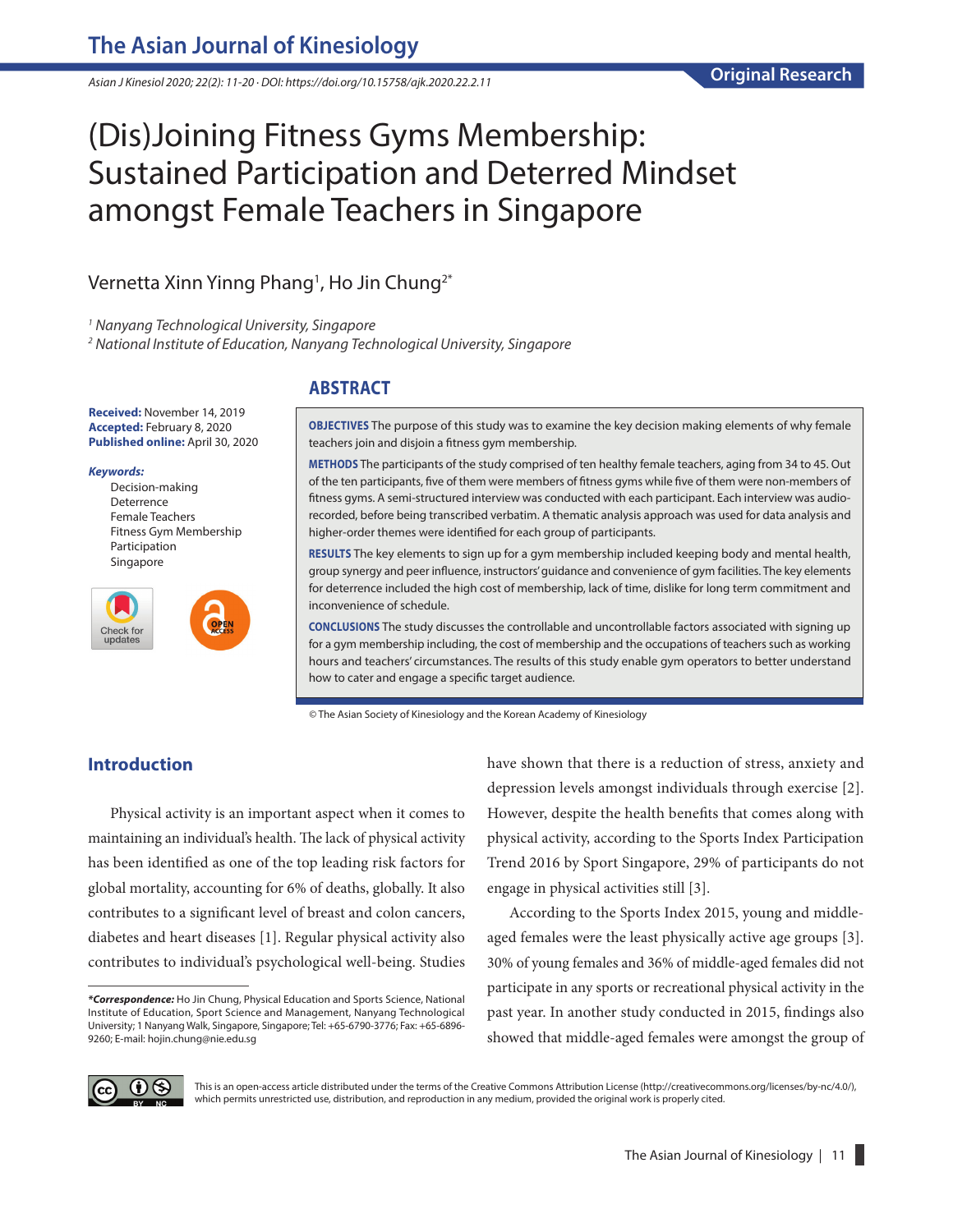participants who were less likely to exercise frequently [4]. The exercise levels between Taiwanese and Singaporeans were also compared and the results reflected the same idea that middleaged participants were part of the group that exercised least regularly.

In a study to understand the decision to join or cancel a fitness membership in Canada [5], it was found that among the general public, factors like social support, time, family commitments and cost have been reported as perceived barriers to leisure time physical activity. Older adults, women in particular, also continued to be less active in exercise activity as they grew older and they faced multiple barriers to initiating and maintaining physical activities [6]. Only 15% of Canadian adults meet the healthy guidelines for physical activity which is 150 minutes of moderate-vigorous activity per week [7].

Exercising is one form of physical activity and attending a fitness gym or fitness programs are one of the few alternatives of exercising. Fitness gyms provide an ideal exercising location for almost one-third of women who exercises [8]. Within fitness gyms environment, many different types of group fitness classes are offered – strength and conditioning, weightbased, cardio-based, yoga and Pilates. There is an increase in group training classes' popularity amongst Singaporeans, and this is especially so for working adults who are looking for short, intense workout sessions. The American College of Sports Medicine (ACSM) has identified group workouts offered by gyms, as one of 2017 top fitness trends [9].

Customer characteristics are crucial to any commercial organization when it comes to attracting new and retaining existing members [10]. For this reason, social factors and other characteristics that are related to the environment and use of fitness gyms, may also affect the signing up of membership. The type of fitness gyms attended and the fitness classes participated by members are related with the assessment of the gyms' service quality.

Ajzen's [11] Theory of Planned Behavior suggests that a person's beliefs about a behavior, paired with their intention to engage in a behavior, will influence their actual behavior. In this case, an individual's intention to join a fitness gym and to become more physically active is formed by her attitude towards the behavior itself, perceptions of social pressure, and perceptions of personal control over the behavior. Hence, various controllable and uncontrollable elements related to the fitness organization, may influence the individual's decision to sign up or not for a fitness membership [12].

Other studies were also done to examine the purpose of joining and quitting fitness gyms. In a study that looked at the reasons amongst various age and gender of members, results showed that the feeling of being in control was chosen as the most important factor by middle-aged adults [13]. The study also revealed that female members rated social outcomes, as an important factor for joining fitness gyms, higher than male members. Another study that examined the reasons for quitting membership at fitness centers, revealed that cost and financial reasons, were the main factor for deterrence and drop out [14]. However, these studies were done overseas, and the findings and results are not generalizable to individuals based in Singapore. Furthermore, the participants study were all from the same fitness center, and hence differences in experiences and branding strategies of other centers were not accounted for [14].

Many previous studies' findings reflected individuals who were members or ex-members of fitness gyms. This may not be a good representation of individuals who have never been a member of any fitness gyms, which this present study is also concerned with. Past studies also focused and explored more on the reasons behind participants' reasons for joining, or quitting fitness gyms. However, limited studies have been done on the elements that deter individuals from signing up for a fitness gym membership in the first place.

Seeing that the fitness gyms and programs industry are growing in Singapore [9], understanding the motivation or deterrence factors behind fitness gym members, and nonmembers, will allow fitness gyms companies to have a better understanding of their target audience, and how else to better attract a new group of audience, especially among those who do not engage in much physical activity.

Furthermore, with the growing emphasis of education today, the role of a teacher is essential for the country's educational outcome. According to Varkey Foundation Global Teacher Status Index 2018 [15], teachers in Singapore have the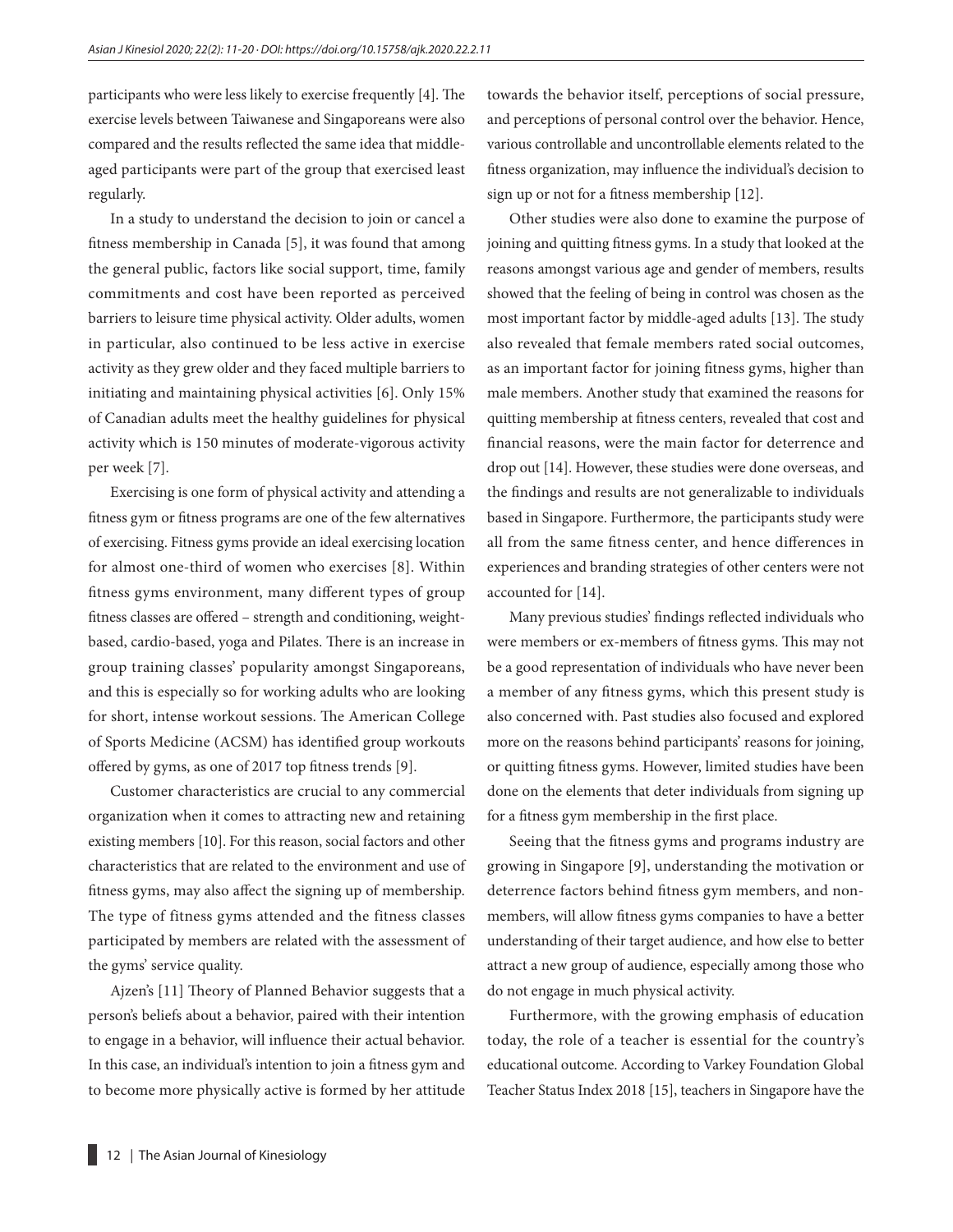second longest working hours, a global survey of 35 countries have found. To ensure that teachers are in top condition to form the core of Singapore's education system, the well-being and health of them are very crucial and significant from the Government's perspective. Of Singapore's 191 primary school in 2017, three-quarters have women principles and more than 80 per cent of nearly 15,000 teachers in primary schools are women [16]. Understanding the health and physical activity level of female teaches, will allow an insight of the work-life balance and health of teachers and how it can be further improved. Hence, this research studies a specific group of participants, female teachers, which will allow a better understanding of the characteristics and circumstances of teachers and how better can fitness gym operators cater to this particular group.

This research aims to examine the factors that influence members to sign up for fitness gyms membership, and factors that deter people from signing up for such memberships, via a qualitative approach. It aims to understand the following research questions:

- What are are the key decision making elements that impact female teachers on signing up for fitness gyms membership?
- What are the key decision making elements that deter female teachers from signing up for fitness gyms membership?

## **Methods**

#### **Participants**

Participants of this study comprised of ten healthy female teachers, age 34 to 45. Among the ten female teachers, four of them were teaching in primary schools and six of them were teaching in secondary schools. Out of the ten participants, five of them were members of fitness gyms or programs (e.g. F45, Classpass, Guavapass) while five of them were non-members of any sort of fitness gyms or programs.

Members of fitness gyms referred to individuals who owned a membership with one or more fitness gyms and exercised at the gym or attend fitness programs organized by gyms, more than once a week, for the past four months from the time of the interview. The gyms' membership period of these participants spans from the shortest period of 6 months, to the longest membership period of 2 years. These participants signed up for a gym membership after being introduced by friends and family or trying it out for themselves during the trial periods offered by gyms. The location of the gyms are determined based on the proximity of the gym from the participants' workplace and also the availability of exercise sessions based on their personal and work schedules.

Non-members referred to individuals who did not own a membership with any fitness gyms or programs. The members of fitness gyms were identified as M1 to M5, and non-members were identified as N1 to N5.

#### **Data Collection**

Permission to carry out the study was first obtained from the Nanyang Technological University Institutional Review Board before any interview was conducted. Upon the IRB approval (NTU IRB-2018-08-035), participants were recruited through word of mouth by the researcher. Interested participants were then informed that the participant's involvement in the study is voluntary and they are allowed to withdraw from the study at any time, with no penalty. Participants were also given a brief overview on what the study is about and the objective of conducting the interviews. The venue and time for the interview were decided based on the participants' convenience. Prior to the start of the interview, participants were asked to sign a consent form. All interviews were recorded with a voice recorder.

A semi-structured, in-depth, one-one-one interview with open ended questions was conducted with each participant. An interview guide was crafted prior to the start of the interviews, ensuring that key questions would be asked. Inductive reasoning was used in structuring the interview questions to allow a better understanding and to generate meanings from participants' shared experiences [17]. Interviews were conducted by the researcher and each interview was audiorecorded with an iPhone XS and a verbatim transcription of each interview was produced.

#### **Data Analysis**

Thematic analysis was used to analyze the qualitative data. The first step of the thematic analysis process was for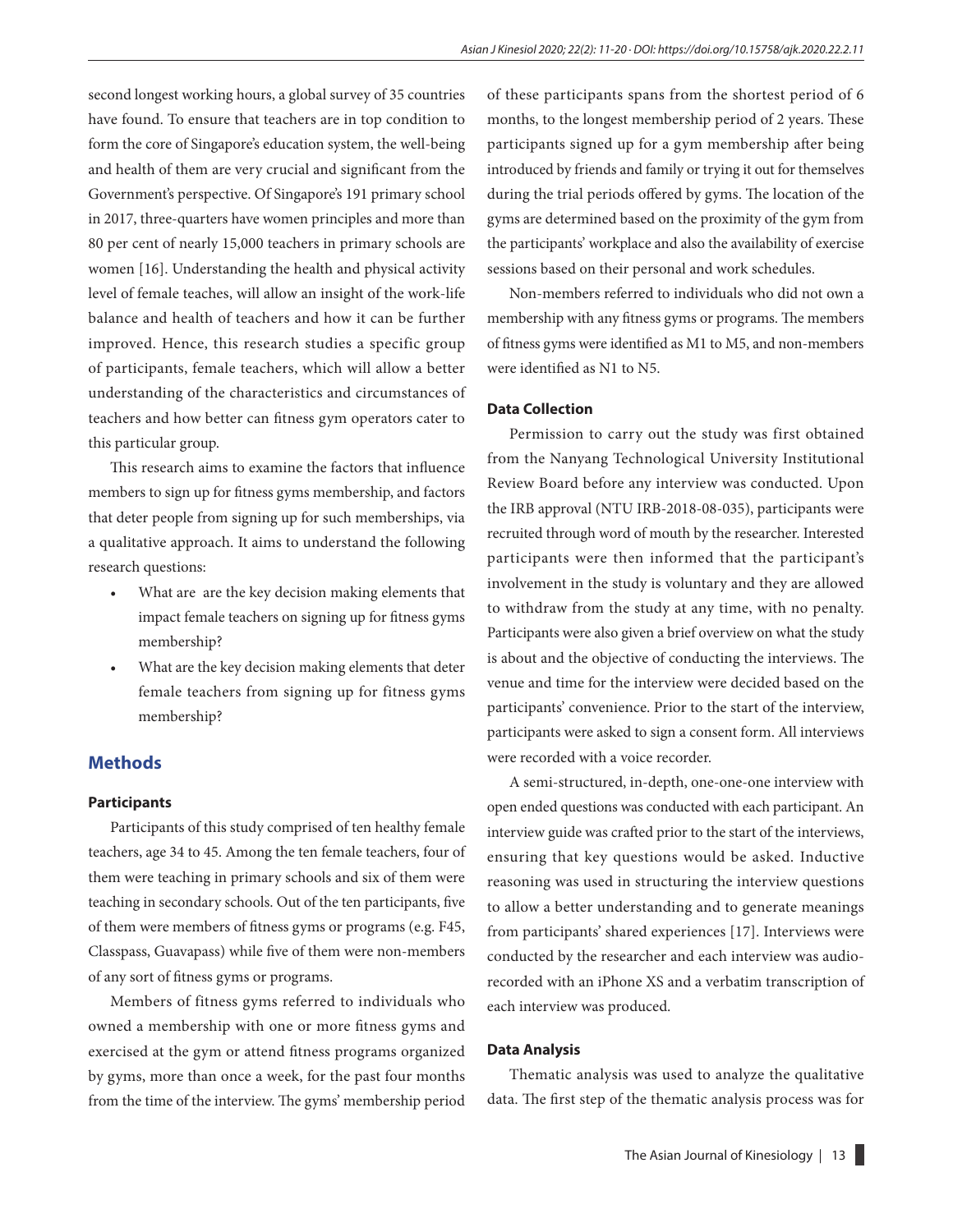the researcher to familiarize with the data and have a sense of the experience shared by participants, by reading through each transcript several times [18]. After which, initial codes were generated. Important sections of the transcript were identified, tentative labels and short phrases were noted down at the side as the researcher relate them to a theme [19]. Short quotes and significant words were also taken note of to help in the understanding and interpreting specific ideas and experience.

The third step was carried out after all data have been coded and collated and a list of different codes that were identified throughout the data has been developed [20]. The codes developed were then sort and collated into overarching themes, which captures something important, in relation to the overall research question [18]. Once a set of themes has been developed, the researcher reviewed the coded data for each theme, to consider if they appeared to form a coherent pattern. After each theme were determined, names were assigned to each theme. After the data were analyzed by the researcher, it was checked by a third party who provided feedback and confirmed the accuracy of it.

## **Results**

The results were arranged according to its significance and frequency of it appearing across all interviews. Four higher order themes were identified for each group of participants.

#### **Members**

#### *Body and Mental Health*

Participants were asked on the reason why they signed up for fitness gyms membership and all participants answered that it was to ensure that they have an exercise regime going on and to keep them healthy and fit. Some participants joined fitness gyms to 'maintain a certain level of fitness' (M3), while others joined due to their doctor's advices. M4 explained:

I was hospitalized during that period (2017 December) due to my gallstone issue. Then my doctor thought that my cholesterol level was bad and that is why he recommended me to exercise more often. (M4)

Aside from health benefits, participants also mentioned that exercising at a gym helped built a healthier and more positive lifestyle, in terms of their mental and personality. Two participants mentioned that they grew more confident after attending fitness classes.

I definitely am more confident now. Like at least I feel fitter and healthier, so I am more confident about myself, instead of feeling shy and embarrassed about my not so good body. (M3)

Other participants shared that attending fitness gyms and classes helped with stress relief and a more positive outlook at work. M5 explained:

I also think in terms of happiness, in general I feel happier also because like in a way, it helps me reduce stress and I look forward to going to the gym. (M5)

#### *Social Integration*

Group synergy refers to an individual exercising with a group of other individuals, especially in fitness classes. Three participants shared that this was one main reason why they prefer to work out at a fitness class setting. They revealed that working out in a fitness class setting provides a higher level of motivation and drive. M5 shared her experience on how she gained motivation to work out in her fitness class:

I definitely feel the push more, like the motivation to work out more especially in like this particular gym setting because everyone is doing it. So, you feel very stress and you should do it also. But if I am on my own, I can run just five rounds and tell myself like 'okay that is enough for today' even though I know that I have strength to continue but I just do not want to do it anymore. (M5)

The remaining two participants mentioned that peer pressure was also an important factor that kept them going in a fitness gym. They attributed their enjoyment in fitness gyms to their peers' company as well. M4 shared the good thing about having a friend exercising with her:

When there is a friend, then she exercises longer, then I will have to stay at the gym also. And because she is very active and fit, then she will say 'eh why you so fast stop, go and do some more!' and then I will just follow to do. (M4)

#### *Instructors' Guidance*

A significant reason that contributes to why participants choose to sign up for memberships at fitness gyms and for fitness classes is due to the presence of an instructor's guidance. Participants that attended fitness classes commented that the instructor's guidance plays an important role in monitoring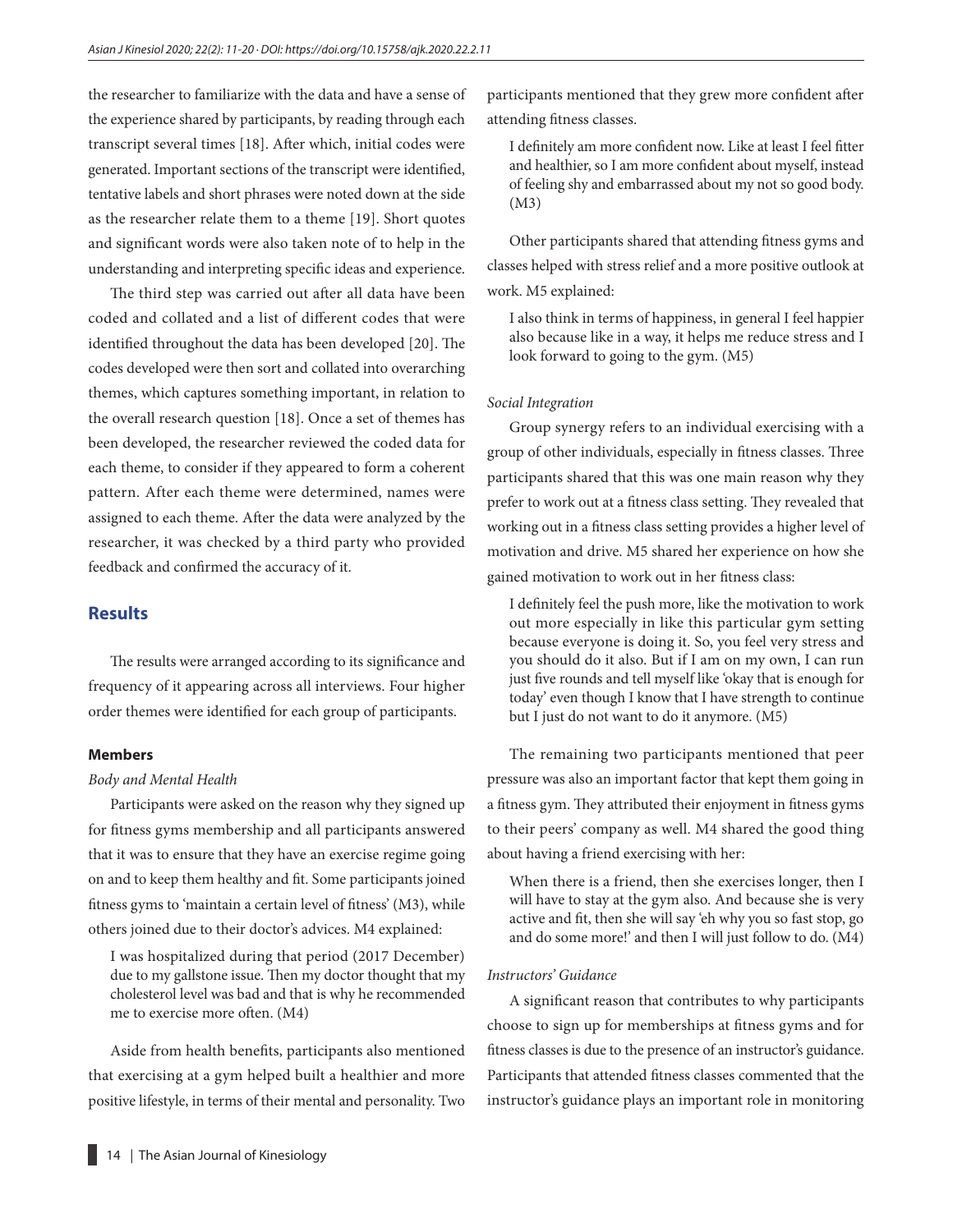their process and pushing them. M5 explained:

I also always tell him (boyfriend) about this trainer at my gym and say like how this trainer is from hell, and he really forces you to carry very heavy weight … So, I think the benefit is there, is like the motivation to work harder. (M5)

One participant also mentioned that one factor that may result in her to stop the membership was if 'they change the instructor and I feel like she is not as good as the previous.' (M3)

#### *Convenience of Gym Facilities*

The convenience and accessibility of gym facilities was also one of the reasons that participants signed up for a membership with one or more gyms. The cleanliness and spaciousness of a fitness gym was something that attracted many participants to their respective gyms. A participant shared the advantages of having a membership with a gym:

On rainy days, I cannot exercise outdoor. So, I think that is one of the biggest reasons why I join Fitness Gym A. Another reason I think, the shower facilities. Is like I anytime I can go if I need somewhere to shower or sit on a hot day. (M2)

#### **Non-members**

The themes that deters non-members from signing up for fitness gyms or programs membership were: High Cost of Membership, Lack of Time, Dislike for Long Term Commitment and Inconvenience of Schedule.

#### *High Cost of Membership*

Three out of five participants agreed that the high cost of membership was a crucial factor that deterred them from signing up as a fitness gym member. Most of them shared that they did had the intention to try out a membership or fitness class but turned down the idea after searching about the price.

But then when I actually when to check Gym B packages and pricing, I realized it is too expensive. It is like, \$100 I think for like one month, and they give you like 45 credits to book up to maybe 8-9 classes only. That's super expensive to be honest. (N3)

Some also mentioned that they were against paying to exercise at fitness gyms simply because they can 'always get fit and do exercises at home, free of charge' (N2). Another participant also shares similar thoughts:

I feel that most of the time, the body weight exercises I can actually do it at home. And I also have certain weights that I can do at home on my own, as I also have my dumbbells and lights weights at home. (N1)

#### *Lack of Time*

Three participants shared that they do not sign up for fitness gyms membership due to busy work-life commitments and a lack of time. One of them was a netball player who shared that in a week she was 'fully occupied with body weight gym exercises, court work as well as competitions'. She also mentioned that she will not consider signing up for a membership currently, as she had 'a lot of commitment in netball training' (N1).

Another participant also shared that her fluctuating work schedule was the reason why she was deterred from signing up for a fitness gym membership as she may not have as much time to visit the gyms when she is busy.

I do not really have the time to do so also. Like my busy period fluctuates as a teacher, like I can be quite free during the school holidays but super busy during the term exam period. (N2)

#### *Dislike for Long Term Commitment*

Two participants mentioned that they were not keen to sign up for any sort of fitness gym membership due the longterm commitment required.

I do not really like the long-term commitment when I get a membership…. But what if I do not like it, then I have to continue going for a year. And especially when I have signed up, then I feel like there is a need for me to go like throughout the year to make my money worth. (N2)

N3 also shared similar thought as reflected in the following:

So, signing up for a membership can be quite a bit of commitment because most places require you to have a membership that is quite long. (N3)

#### *Inconvenience of Schedule*

Two participants attributed the inconvenience of fitness classes' schedules and location of the gym to the reason that they will not sign up for a fitness gym membership.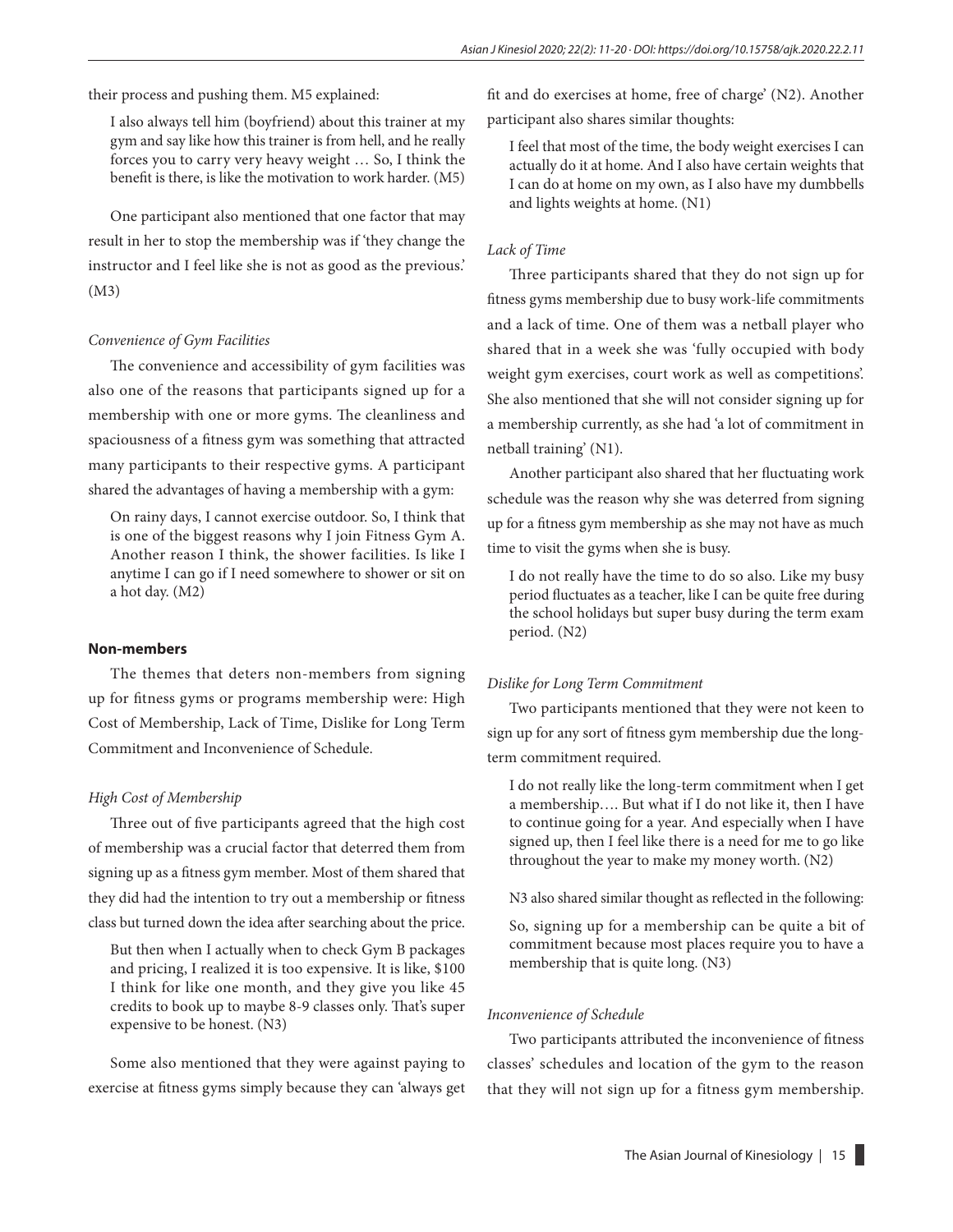Participants felt that given that a teacher's working hours, differ slightly from other working adults, classes schedule may not fit into their schedule as nicely as they hope.

Plus is actually not very easy to find classes suited for my working hours. Like many of the classes are either from 7am to 9am, if not it starts like after 6pm. But I have to report to work by 7, and sometimes I can end at like 3pm, or 4pm. So, the timing of classes offered are a bit off to be honest. (N2)

N4 also shared that the early working hours of teachers result in her only having the option of exercising after work.

But now because I am a teacher right, so you have to be in school at 7:30am. If I wake up at 5, I cannot last myself through the day. (N4)

### **Discussion**

This study aims to understand the key elements that impact the participation or deterrence of female teachers when it comes to fitness gyms' memberships. After analyzing the interviews, four themes were developed for elements behind participation for members, and four themes were developed for elements behind deterrence for non-members. This segment will further discuss and examined the reasons behind these.

#### **Health Promoting Behaviours**

Consistent with literature, the primary factor given for fitness gym membership participation was improving one's body and mental health. Research has consistently found that health-related reasons for exercise, increases with age and that the use of health-promoting behaviors is higher in older adults than younger adults [21]. Study by Sherwood and Jeffrey [22] also mentioned that weight loss and management is the primary reason why many adults engaged in physical activity.

From the results of this study, female members were found to be the most motivated by weight management, appearance, positive health and stress management. Female members' concern for health and weight appears appropriate based on past studies that indicate that women are more likely to be overweight than similar aged males [23]. These findings may be due to the pressure that female teachers often faced in

their life, due to contemporary societal standards of their body shape and size. Understanding the importance of exercising and how it provides stress relieve for female members, can allow fitness gyms to understand what type of classes to better cater to their members. Personal trainers at fitness gyms can also tap on these knowledge to design appropriate fitness programs for their female clients.

#### **Perceived Support from Social Integration**

Social integration that included both group synergy and peer influence, was found to be a significant element that contributes to members' participation at fitness gyms and classes in this present study. One study's findings showed that fostering relatedness is important to attract women, as they are more prone to seeking emotional support than men [24]. Another study also revealed that participants who perceived relatedness support have a higher chance of continuing their sport, as they derived affirmation and support from others [25]. These support the findings of this research that social integration that includes both group synergy and peer influence, plays a significant role in female teacher's participation at fitness gyms.

Another study also showed that social factor is an important factor when it comes to initiating physical activity in women [26]. Ryan and Deci [27] explained that an individual might first be introduced to an activity by external regulation like social factors, and it might later allow the individual to experience intrinsically interesting properties which then lead to motivation. Therefore, social integration is a significant factor that can attract potential members. Fitness gyms operators should tap on these aspects, to allow new members to experience various benefits from working out at the fitness gyms, which can then lead to self-internalized motivation over time.

#### **Membership Cost on Customer's Purchasing Power**

One of the main elements of deterrence for non-members from signing up for fitness gyms' membership was due to the high cost of membership. This finding in the present study is consistent with literature that reviewed that financial reasons were also the main reasons for membership drop out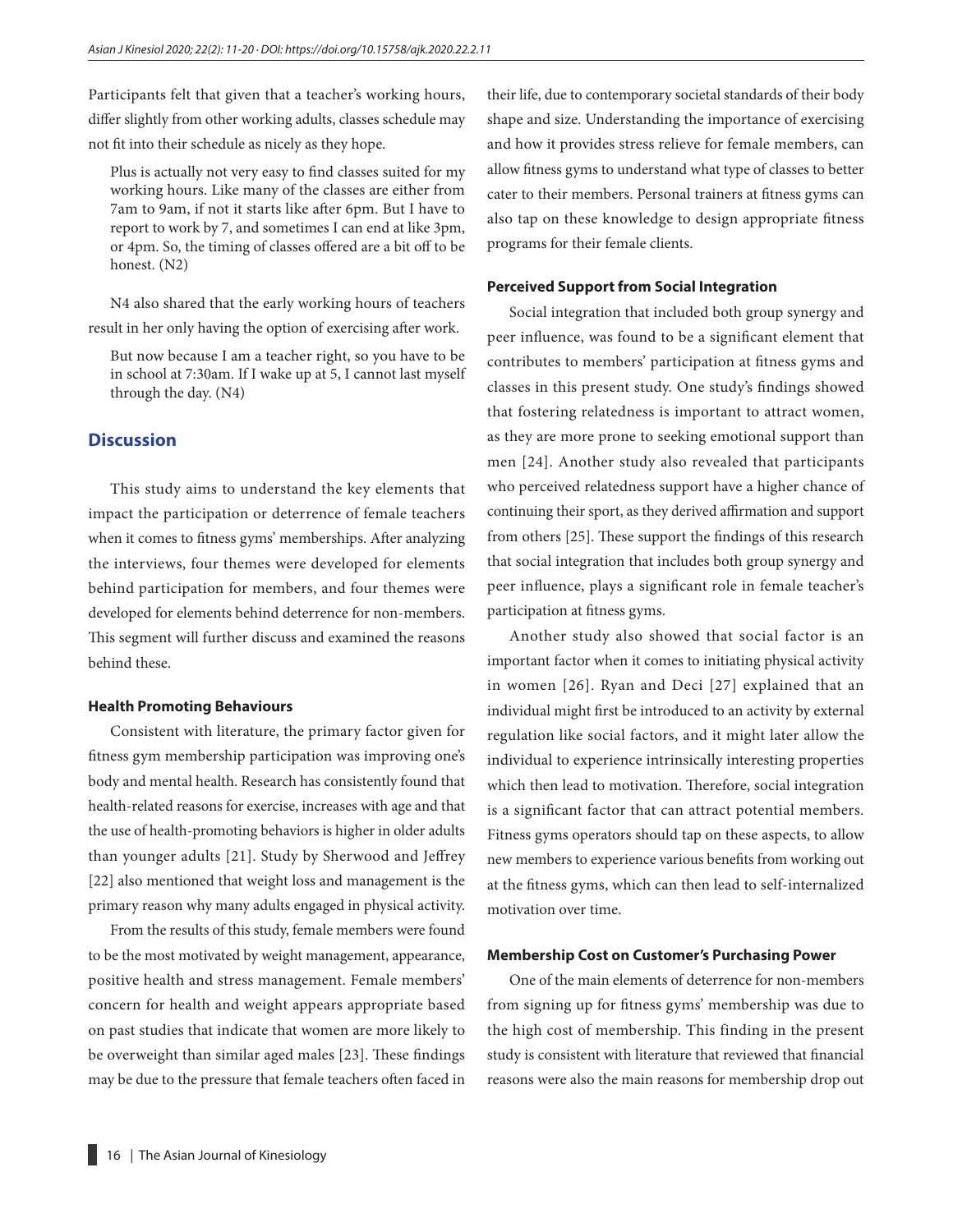[14]. Another study also found that there was a significant negative association between price and repurchase or purchase intention [12] and the present study findings also show that non-members, expect value for their dollar and are unwilling to pay for something that could be done on their own.

Another study also found out that financial factor is one of the main causes for individuals to quit a physical or sports activity, whether formally organized or not [28]. The costs of service offered by sports centers are higher than physical or sports activities in other contexts, thus explaining the greater importance that the female teachers as members and nonmembers placed on financial factors. Financial conditions not only affect the purchasing power of individuals, it also limits the ability for fitness gyms to reduce prices [14]. Hence, instead of lowering prices of membership, fitness gyms should consider and focus on coming up with various marketing strategies and pricing tiers that can better attract potential members.

#### **Teacher's Restrictions and Circumstances**

In another study, the results showed suggested that a high level of passion in teaching can results in teachers to invest a large amount of time into their work and engaging more in it. This thus caused conflict with other life domains [29]. However, another study did mentioned that there was an absence of significant relationship between obsessive passion for teaching and teacher's leisure time physical activity (LTPA), which was explained with the fact that LTPA is an optional activity, and teachers are free to engage in it, or not [30].

In line with the results of previous studies, findings from this study did show that many female teachers as nonmembers, and even members, attributed their work schedule as a reason for not signing up for gym membership or attending various fitness classes. Some participants brought up the fact that the lack of flexible break time and not being able to leave the school during working hours, resulted in them not being able to patronize fitness gyms outside school for a short workout. Others shared that most fitness classes timings are catered mainly to the normal working adults timing, but not teachers, who tend to start work earlier and end work earlier than others.

## **Conclusion**

In Singapore, there is a huge range of exercise and sporting facilities for everyone. The public sports and exercise facilities offer something for most Singaporeans of any age and sporting ability. These public facilities include fitness gyms, swimming pools and soccer fields and managed by the Sport Singapore. Through these infrastructures and facilities, its goal is to turn Singapore into the center of sports in Asia. [31]

However, despite the availability of such sporting and exercise facilities that come at a minimal cost (\$1.50 - \$3.00 for excess to a public fitness gym at any ActiveSG site), there is still an increase participation rate among Singapore in private gyms facilities. Private gym facilities include boutique fitness studios and also big established gyms company like Fitness First, Platinum Yoga etc.

The difference between the private gym facilities and public exercise facilities provided in Singapore will be the variety of fitness equipment and classes offered, and the allin-one pricing structure. Most of the private gym facilities provide a greater variety of fitness equipment, group fitness classes, small group training and personal training. Boutique studios have also been growing very quickly in Singapore. These studios are usually small, and specialized. Some of which include activities like spinning, high-intensity internal training (HIIT) classes, Pilates, yoga etc. While they generally have a higher price point as compared to the big common gyms or public facilities, the selling points of these boutique studios are their centralized locations, activity specialization and also the strong camaraderie fostered by the smaller group and environment. [32]

This research study has identified the elements that impact members participation at fitness gyms, and non-members deterrence of signing up for a membership. It also focuses on a specific group of target audience, female teachers, and identify that certain characteristics and components of their profession does affect their decision when it comes to signing up for a fitness gym membership. These findings could help fitness gyms operators understand this target group better and help plan their business and marketing strategies that are targeted at this new potential group.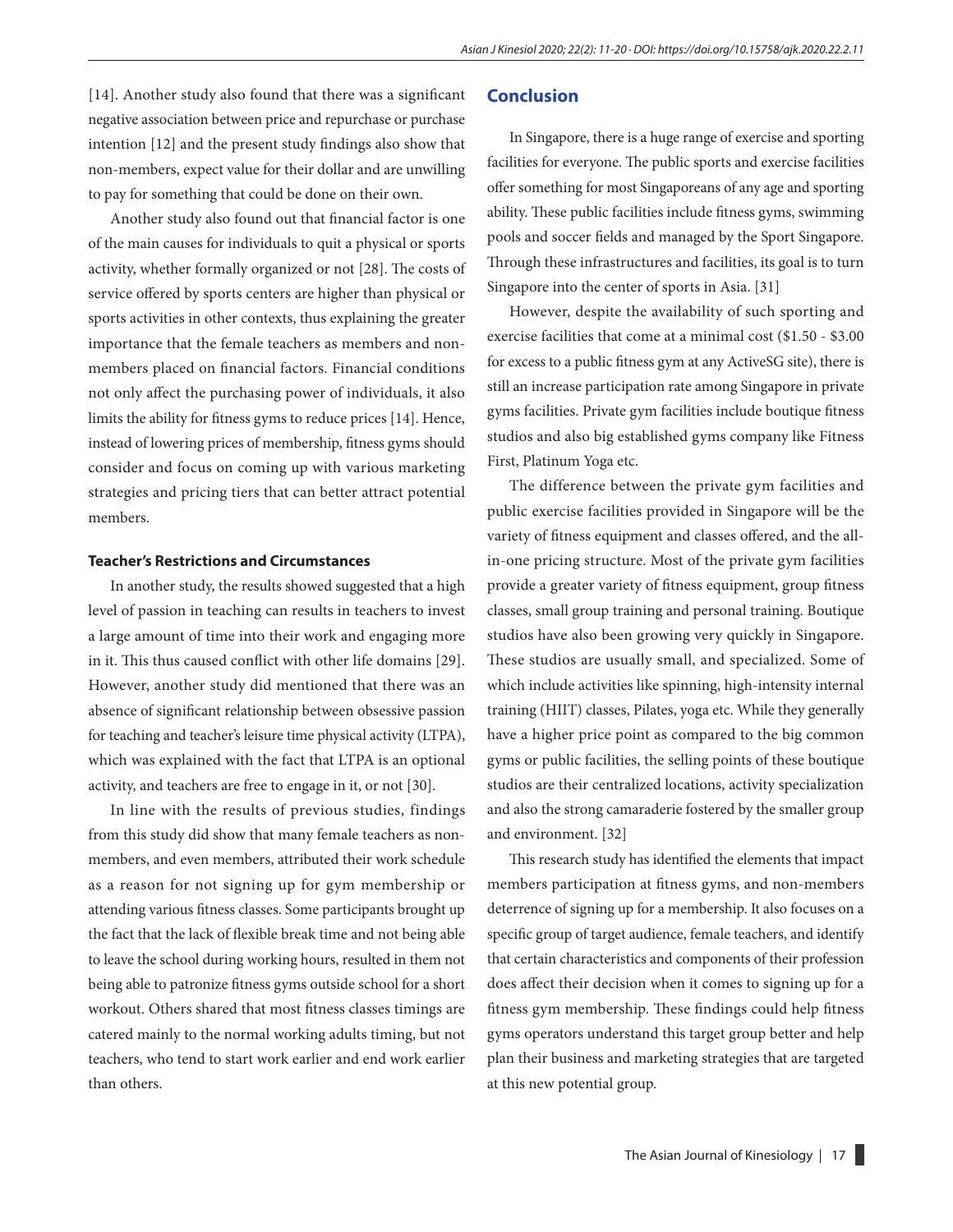For members, many are aware of the health benefits associated with physical activity and it is primarily the main reason why they sign up for a membership. Other elements that contribute to their decision to sign up for a membership include social integration, instructors' guidance and the convenience of gym facilities. On the contrary, non-members are most deterred by the high cost of membership. The inconvenience and mismatch of fitness class timings is also something that female teachers, that are non-members, find hard to make do with as well. Other factors include a lack of time and the dislike for long term commitment.

This study thus suggest that fitness gyms should reconsider sales and marketing strategies and to better attract potential members. Applied strategies and programmes that are being launched and designed should also take into consideration of group of clients of different profession, that possess different characteristics. Results of the study also suggest that making use of social integration factors can be a good way to attract them to sign up for membership too.

One limitation in this study is the size of the sample group. As a small sample size was used in this study, the findings are not generalizable to the Singapore population of female teachers. Moreover, given that interviews were only conducted amongst ten female teachers for a set age group, there might be additional factors that were not brought up. Another limitation for the data collection of this study was gathering suitable female teachers that met the requirements of age and had a fitness membership.

Based on our qualitative findings, future research on fitness gyms membership participation and deterrence is merited in several areas. Quantitative research method will allow researchers to draw findings from a wider sample size. With a larger sample size, more themes can be identified, and this will enable more trends to be identified. On top of that, the characteristics and work circumstances of teachers should be taken into consideration when future researchers consider understanding more on their decision of fitness gym participation and deterrence.

Further research should also identify and consider teachers of different age groups such as teachers over middle aged (45 years old) or retired teachers, seeing that the pool of citizens, aged 65 and above is growing in Singapore. Understanding the participation and deterrence of fitness gym membership among this group can help researcher study and understand health and physical activity of senior citizens more in depth.

## **Conflicts of Interest**

The authors declare no conflict of interest

## **References**

- 1. World Health Organization. World Health Organization. 2019; https://www.who.int/dietphysicalactivity/pa/en/. (Accessed Dec 7, 2018)
- 2. Aşçı FH. The effects of physical fitness training on trait anxiety and physical self-concept of female university students. Psychol Sport Exer. 2003; 4(3):255-264.
- 3. Sport Singapore. Sports Index: Participation Trends 2015. 2016; https://www.sportsingapore.gov.sg/~/media/ Corporate/Files/About/Publications/Sports%20 Index%202015.pdf. (Accessed Dec 19, 2018)
- 4. Win AM, Lim WY, Tan KHX, Lim RBT, Chia KS, Mueller-Riemenschneider F. Patterns of physical activity and sedentary behavior in a representative sample of a multi-ethnic south-east asian population: A crosssectional study. BMC Public Health. 2015; 15(1):318.
- 5. MacIntosh E, Law B. Should I stay or should I go? Exploring the decision to join, maintain, or cancel a fitness membership. Manag Sport Lei. 2015; 20(3):191-210.
- 6. Hong SY, Hughes S, Prohanska T. Factors affecting exercise attendance and completion in sedentary older adults: A meta-analytic approach. J Phys Acti Health. 2008; 5:385-397.
- 7. Colley RC, Garriguet D, Janssen I, Craig CL, Clarke J, Tremblay MS. Physical activity of canadian adults: Accelerometer results from the 2007 to 2009 canadian health measures survey. Health Rep. 2011; 1(22):1-8.
- 8. Slater A, Tiggemann M. The contribution of physical activity and media use during childhood and adolescence to adult women's body image. J Health Psychol. 2006; 11(4):553-565.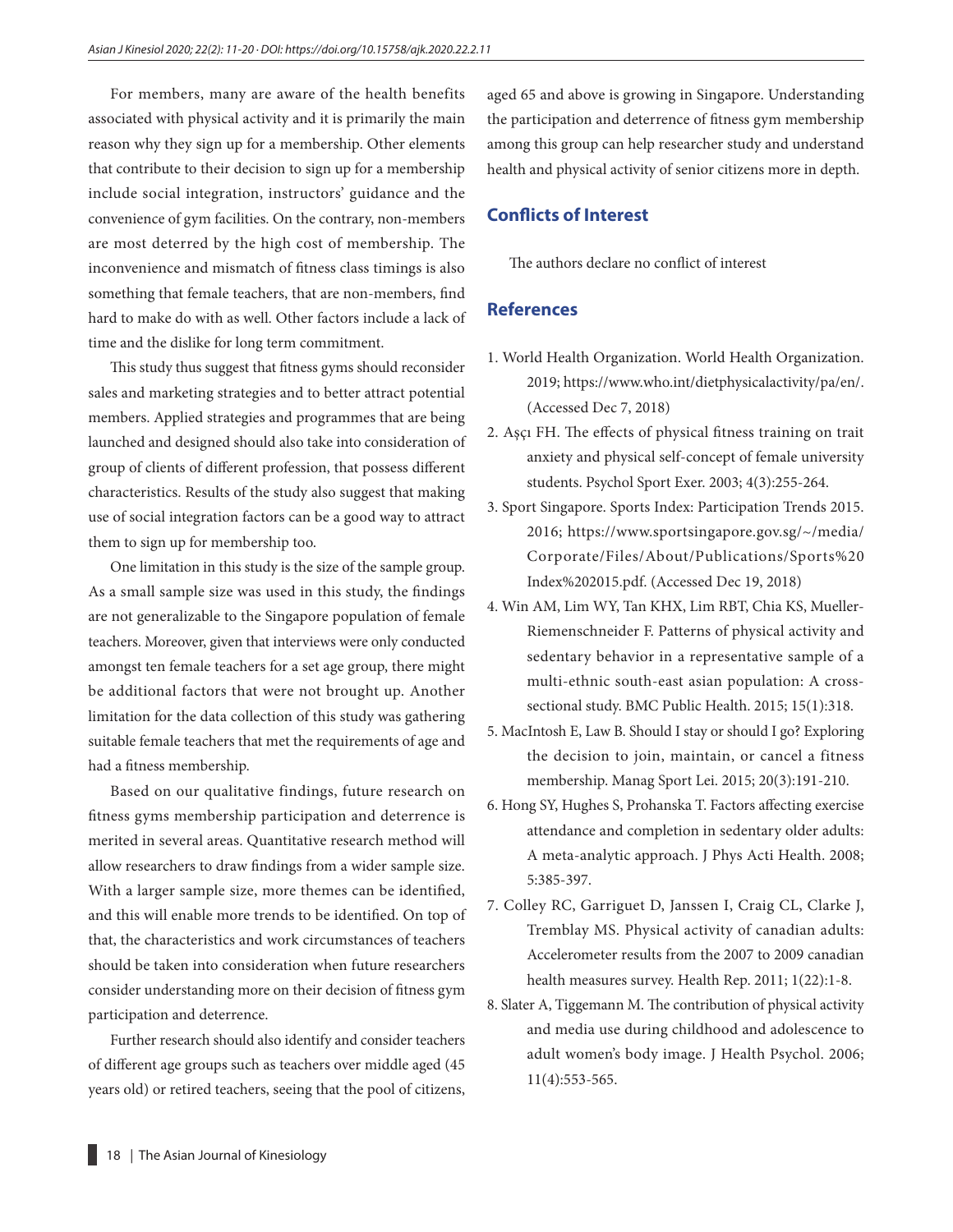- 20. Varela JM, Picón EP. Segmenting markets with conjoint analysis. An application to tourism. J Mark. 2000; 12:453-458.
- 9. Choo F. Group Workouts Are Next In-Thing. The Straits Times. 2019; https://www.straitstimes.com/singapore/ health/group-workouts-are-next-in-thing. (Accessed Jan 21, 2019)
- 10. Varela JM, Picón EP. Segmenting markets with conjoint analysis. An application to tourism. J Mark. 2000; 12:453-458.
- 11. Ajzen I. The theory of planned behavior. Organ Behav Hum Decision Processes. 1991; 50(2):179-211.
- 12. Ferrand A, Robinson L, Valette-Florence P. The intentionto-repurchase paradox: a case of the health and fitness industry. J Sport Manag. 2010; 24(1):83-105.
- 13. Mullen SP, Whaley, DE. Age, gender, and fitness club membership: Factors related to initial involvement and sustained participation. Int J Sport Exer Psychol. 2010; 8(1):24-35.
- 14. Nuviala A, Grao-Cruces A, Teva-Villén R, Pérez-Turpin JA, Pérez-Ordás R, Tamayo-fajardo J. Duration of membership at sports centers and reasons for quitting. Percept Mot Skills. 2013; 117(3):733-741.
- 15. Dolton P, Marcenaro O, De Vries R, She PW. Global Teacher Status Index 2018. 2018; https://www.varkeyfoundation. org/media/4790/gts-index-9-11-2018.pdf. (Accessed Feb 6, 2019)
- 16. Ministry of Education. EDUCATION STATISTICS. 2019; https://www.moe.gov.sg/about/publications/educationstatistics. (Accessed Nov 11, 2019)
- 17. DeCarlo M. 6.3 Inductive and deductive reasoning. n.d; https://scientificinquiryinsocialwork.pressbooks.com/ chapter/6-3-inductive-and-deductive-reasoning/. (Accessed Jan 15, 2019)
- 18. Braun V, Clarke V. Using thematic analysis in psychology. Qual Res Psychol. 2006; 3(2):77-101.
- 19. King N. Using templates in the thematic analysis of text. In Cassell C, Symon G, editors. Essential guide to qualitative methods in organizational research. California: Sage Publications. 2004; 256-270.
- 20. Nowell LS, Norris JM, White DE, Moules NJ. Thematic

analysis: striving to meet the trustworthiness criteria. Int J Qual Methods. 2017; 16(1):1-13.

- 21. Gu MO, Eun Y. Health-promoting behaviors of older adults compared to young and middle-aged adults in Korea. J Gerontol Nurs. 2002; 28:46-56.
- 22. Sherwood NE, Jeffery RW. The The behavioral determinants of exercise: implications for physical activity interventions. Annu Rev Nutr. 2000; 20: 21-44.
- 23. Field AE, Austin SB, Taylor CB, et al. Relation between dieting and weight change among preadolescents and adolescents. Pediatr. 2003; 112:900-906.
- 24. Ryan RM, La Guardia JG, Solky-Butzel J, Chirkov V, Kim Y. On the interpersonal regulation of emotions: emotional reliance across gender, relationships, and cultures. Pers Relatsh. 2005; 12(1):145-163.
- 25. Williams N, Whipp PR, Jackson B, Dimmock JA. Relatedness support and the retention of young female golfers. J Appl Sport Psychol. 2013; 25(4):412-430.
- 26. White JL, Ransdell LB, Vener J, Flohr JA. Factors related to physical activity adherence in women: review and suggestions for future research. Women Health. 2005; 41(4):123-148.
- 27. Ryan RM, Deci EL. Self-determination theory and the facilitation of intrinsic motivation, social development, and well-being. Am Psychol. 2000; 55(1):68-78.
- 28. Ruiz F, Garcia ME, Diaz A. Analysis of motivations of practice of physical activity and of sport abandonment in La Habana. Anales de Psicología. 2007; 23(1):152- 166.
- 29. Vallerand RJ, Houlfort N. Passion at work: Toward a new conceptualization. In Gilliland SW, Steiner DD, Skarlicki DP, editors. Emerging perspective on values in organizations. Charlotte: Information Age Publishing. 2003; 175-204.
- 30. Caudroit J, Boiché J, Yannick S, Le Scanff C, Trouilloud D. Predictors of work/family interference and leisure-time physical activity among teachers: the role of passion towards work. European J Work Organ Psychol. 2011; 20(3):326-344.
- 31. Leisure Activities and Sports in Singapore. 2018; https:// www.internations.org/go/moving-to-singapore/